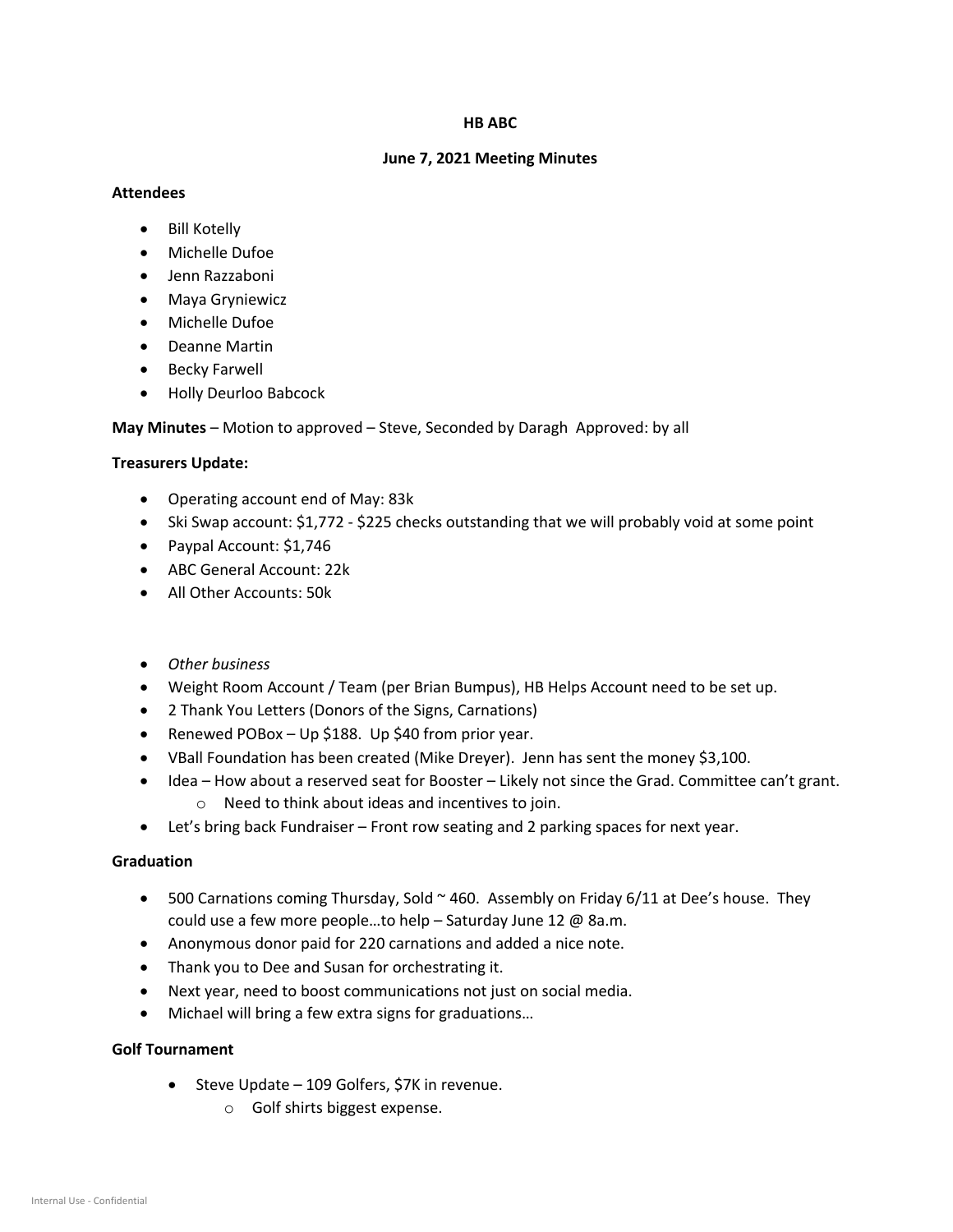- T Shirt for next year…
- Change the flow coffee, breakfast, set up,
- Checking process for next year... work through the flow a bit more...

### **HB Helps Cleanup**

- Baseball and Softball Teams 20 athletes
- \$200 per team.

Motion raised - Holly, seconded by Steve and approved: by all

### **Girls Volleyball Camp GMS**

- Week of 7/26 and 8/2. Week 1 2 girls courts, 1 boys. Week 2 3 girls courts.
- Monday Thursday 8-5
- 32 hours of high level training by D1 coaches
- \$300 per player

Mike makes motion. Holly seconds. Approved: by all

### **Summer Training Camp - Mike Thompson - HBHS Trainer**

- Money will go to a new account for HB weight room equipment.
- June 21 August 12 (8 weeks)
- \$50 per week or \$299 for all 8
- Strength training M, W, F. Speed and Agility T, Th
- Grades 7-12 (and alumni)

Holly to check with Bumpus to clarify how will funding flow back into the Athletics Programs and level of oversight that is needed for funding

Motion to Create a Weight Room Only Account from the Training Camp Funding contingent upon clarification of funding/oversight with Brian Bumpus / Andy Corey

Motion Made – Steve, Seconded - Holly, Approved by all

#### **Girl Basketball camp approved via Email - July 19-23**

- 9am -12. HBHS gym.
- HB Girls entering grades 6-9. Capped at 40.
- \$70 before July 1. \$85 after July 1.

Flyers sent, having checks mailed to his home versus the POBox. Outside the process rules of the program.

Motion to approve: Holly Second: Daragh Approved: all approve

#### **Boys Lax Clinic (TBD)**